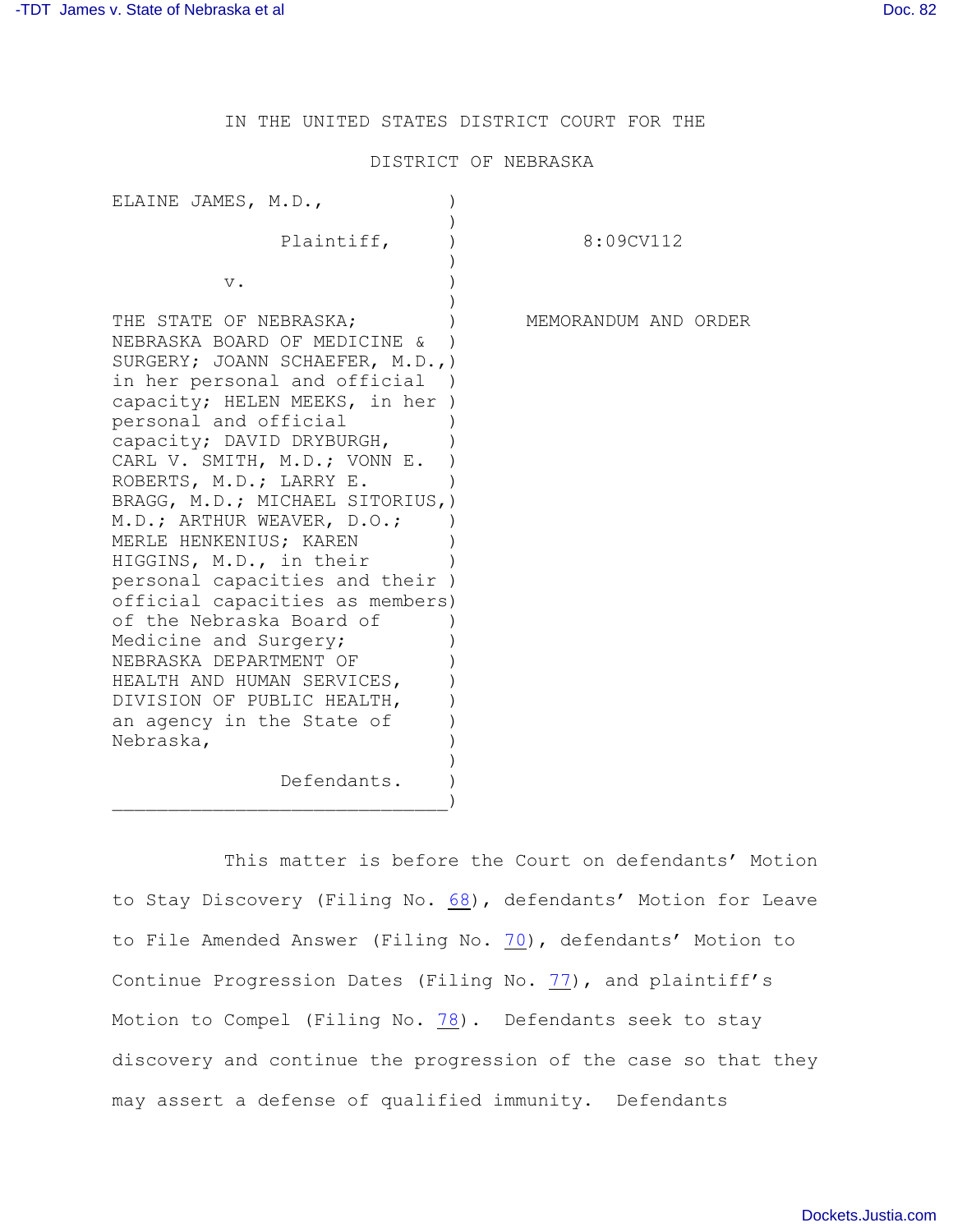anticipate filing a motion for summary judgment on the issue of qualified immunity by May 10, 2011, the current deadline for summary judgment motions. Plaintiff's motion to compel requests that defendants respond to interrogatories plaintiff served upon defendants.

Qualified immunity generally protects government officials from the burden of discovery. *Marksmeier v. Davie*, 622 F.3d 896, 903 (8th Cir. 2010). After reviewing the arguments of the parties and the relevant law, the Court finds good cause exists for continuing the progression of this case until after a determination is made on defendants' claims of qualified immunity. Fed. R. Civ. P. 16(b)(4). In addition, the Court finds defendants have shown cause for amending their answer. *Sherman v. Winco Fireworks, Inc.*, 532 F.3d 709, 716 (8th Cir. 2008).

IT IS ORDERED:

1) Defendants' Motion to Stay Discovery (Filing No. [68](http://ecf.ned.uscourts.gov/doc1/11302231098)) is granted.

2) Defendants' Motion for Leave to File Amended Answer (Filing No. [70](http://ecf.ned.uscourts.gov/doc1/11302232802)) is granted; defendants shall have until May 9, 2011, to file their amended answer.

3) Defendants' Motion to Continue Progression Dates (Filing No. [77](http://ecf.ned.uscourts.gov/doc1/11302248870)) is granted (except the deadline for summary judgment motions). Assuming the resolution of defendants' motion

 $-2-$